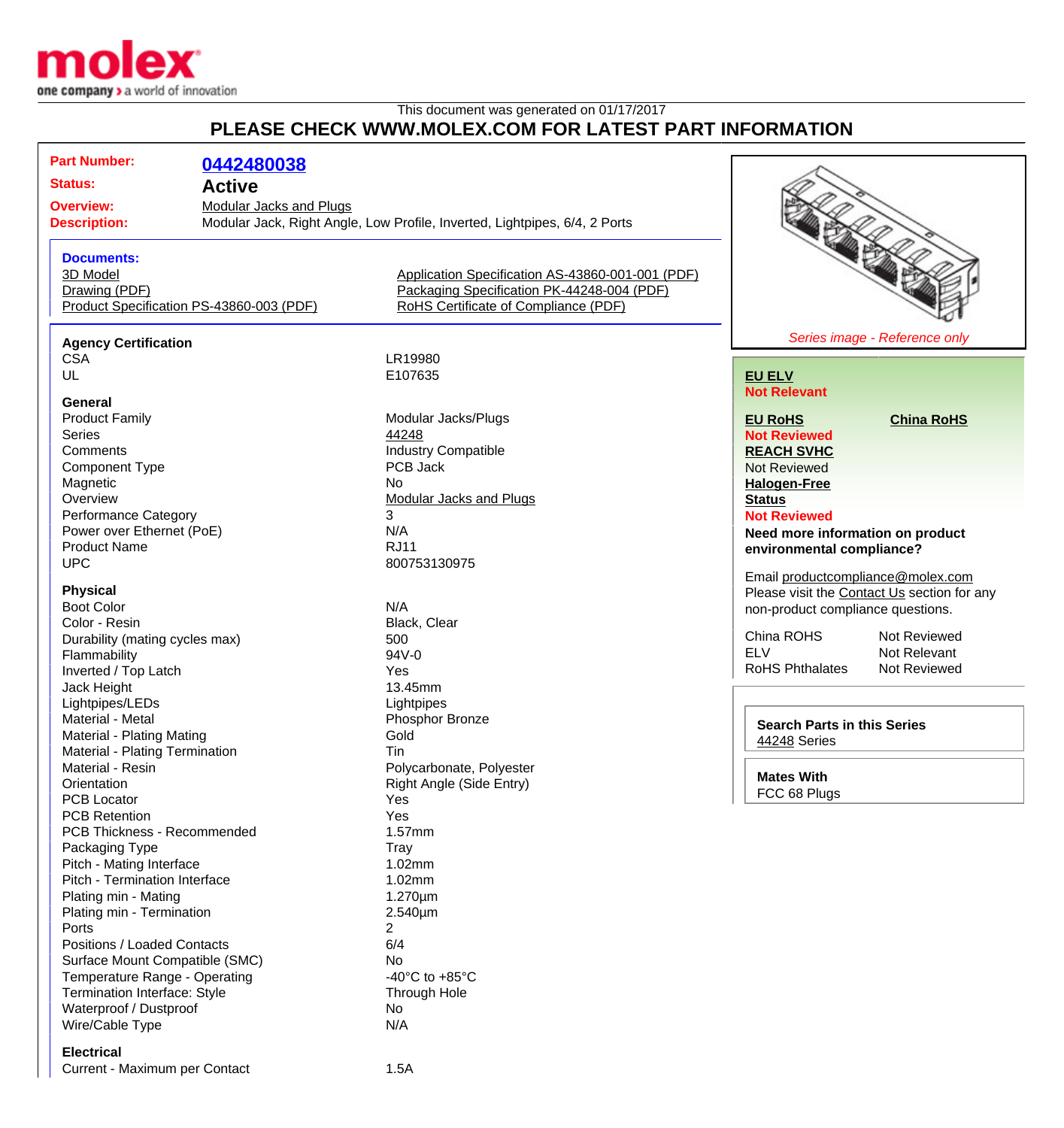| Grounding to PCB<br>Shielded<br>Voltage - Maximum                                                                                                                                    | Yes<br>Yes<br>150V AC (RMS)                      |  |  |
|--------------------------------------------------------------------------------------------------------------------------------------------------------------------------------------|--------------------------------------------------|--|--|
| <b>Solder Process Data</b><br>Duration at Max. Process Temperature (seconds)<br>Lead-freeProcess Capability<br>Max. Cycles at Max. Process Temperature<br>Process Temperature max. C | 005<br>WAVE<br>001<br>260                        |  |  |
| <b>Material Info</b>                                                                                                                                                                 |                                                  |  |  |
| <b>Reference - Drawing Numbers</b><br><b>Application Specification</b><br>Packaging Specification<br><b>Product Specification</b>                                                    | AS-43860-001-001<br>PK-44248-004<br>PS-43860-003 |  |  |

## This document was generated on 01/17/2017 **PLEASE CHECK WWW.MOLEX.COM FOR LATEST PART INFORMATION**